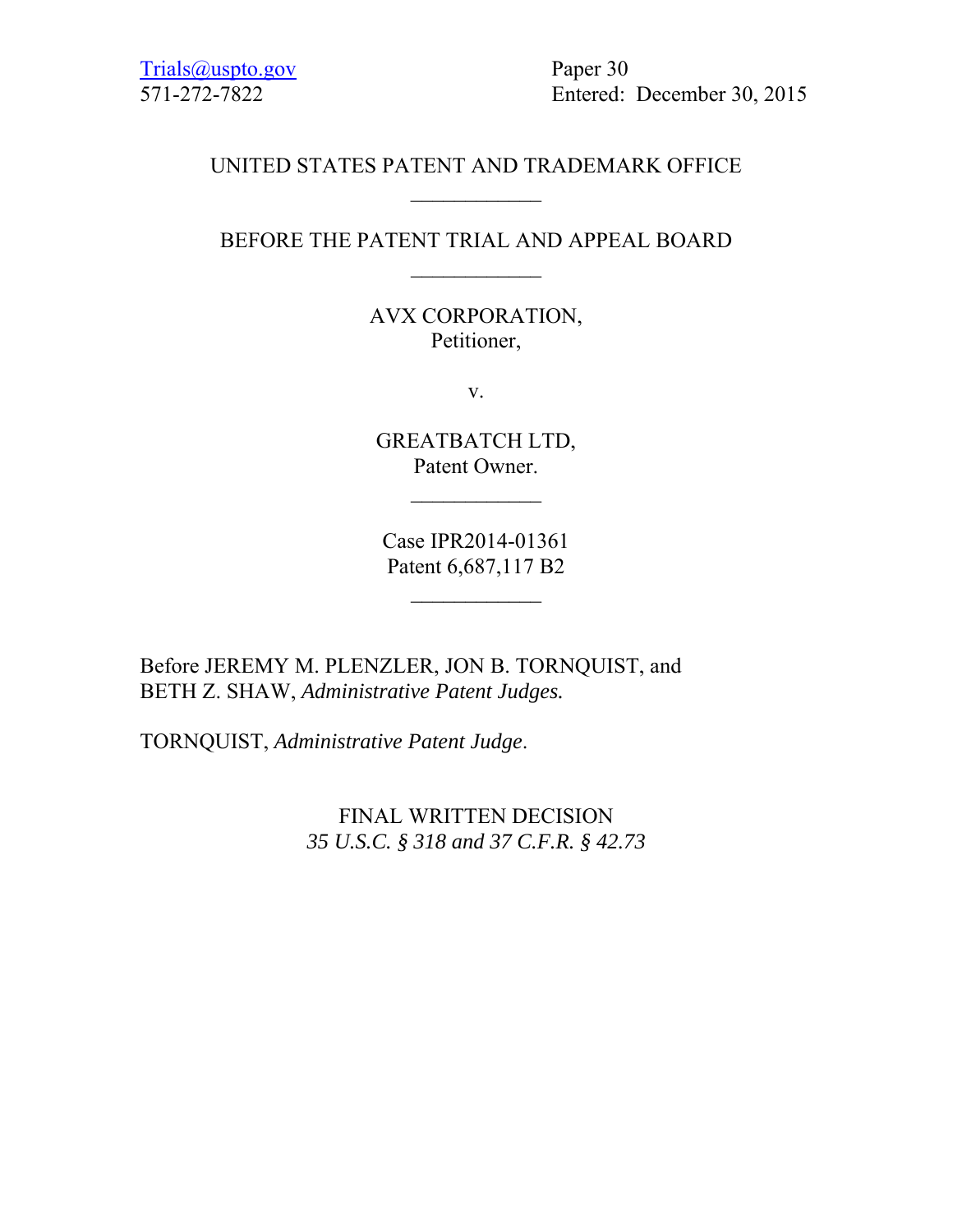# I. INTRODUCTION

# *A. Background*

 AVX Corporation ("Petitioner") filed a Petition (Paper 1, "Pet.") requesting institution of *inter partes* review of claims 1–43 of U.S. Patent No. 6,687,117 B2 ("the '117 patent"). Greatbatch Ltd. ("Patent Owner") timely filed a Preliminary Response (Paper 7, "Prelim. Resp.") to the Petition.

 Pursuant to 35 U.S.C. § 314(a), we instituted *inter partes* review of claims 1–43 of the '117 patent on the following grounds:

- 1. Whether claims 1–3, 5, 7–10, 12, 13, 18, 21, 22, 24, 25, 28–31, 33, 37, 38, 40, and 41 are anticipated under 35 U.S.C.  $\&$  102 by Shah;<sup>1</sup>
- 2. Whether claims 4, 6, 16, 17, 19, 20, 34, and 36 would have been obvious under 35 U.S.C.  $\S$  103 over Shah and Clark;<sup>2</sup>
- 3. Whether claims 11, 14, 15, 23, 26, 27, 39, 42, and 43 would have been obvious under 35 U.S.C.  $\S$  103 over Shah and Shiono;<sup>3</sup>
- 4. Whether claim 32 would have been obvious under 35 U.S.C. § 103 over Shah and Fresia;<sup>4</sup> and
- 5. Whether claim 35 would have been obvious under 35 U.S.C. § 103 over Shah and Liu.<sup>5</sup>

Paper 9 ("Decision on Institution" or "Dec. on Inst."), 13.

Following institution of trial, Patent Owner filed a Patent Owner

Response (Paper 11, "PO Resp.") in which it concedes that no claims of the

'117 patent are patentable over the grounds set forth in the Petition. *Id.* at 1.

Patent Owner also filed a non-contingent motion to amend the claims of the

l

<sup>&</sup>lt;sup>1</sup> EP 0989572 A2, issued March 29, 2000 (Ex. 1002).

<sup>&</sup>lt;sup>2</sup> U.S. Patent No. 2,089,687, issued August 10, 1937 (Ex. 1003).

<sup>&</sup>lt;sup>3</sup> U.S. Patent No. 5,870,275, issued February 9, 1999 (Ex. 1004).

<sup>4</sup> U.S. Patent No. 4,476,517, issued October 9, 1984 (Ex. 1005).

<sup>&</sup>lt;sup>5</sup> U.S. Patent No. 5,507,966, issued April 16, 1996 (Ex. 1008).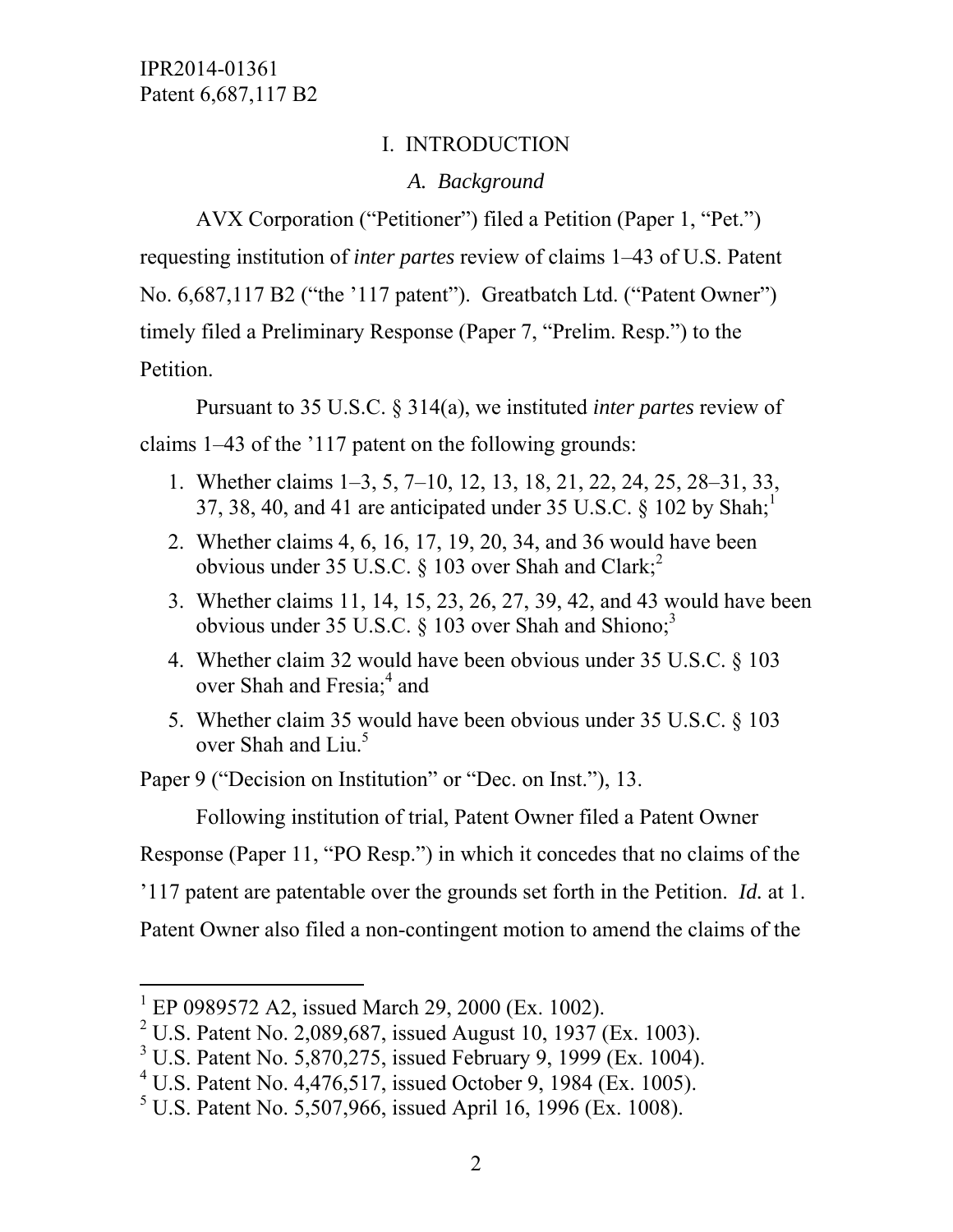$\overline{a}$ 

'117 patent (Paper 13, "First Mot. to Amend"), to which Petitioner filed an opposition (Paper 18). With its opposition, Petitioner filed a supporting declaration from Mr. Jan Petrzilek (Ex. 1018).

 On August 17, 2015, we granted a joint request from the parties to allow Patent Owner to file a second motion to amend. Paper 21. Subsequently, Patent Owner filed its Second Motion to Amend the claims of the '117 patent (Paper 22, "Second Motion to Amend" or "Mot."), to which Petitioner filed an opposition (Paper 24). With its second opposition, Petitioner filed a supporting declaration from Mr. Jan Petrzilek (Ex. 1020).

 On September 28, 2015, Petitioner withdrew its second opposition. Paper 25. During an October 1, 2015 call with the Board, Petitioner confirmed that it intended to withdraw both its opposition to Patent Owner's Second Motion to Amend and the second declaration of Mr. Petrzilek. *Id.* at 2. Petitioner also confirmed that its first opposition (Paper 18) and the first declaration of Mr. Petrzilek (Exhibit 1018) were moot in light of Patent Owner's Second Motion to Amend. *Id.* 

 Although no opposition was then pending, on October 14, 2015, Patent Owner filed a Reply (Paper 28, "Reply") to Petitioner's second opposition.<sup>6</sup>

 By stipulation of the parties, no oral hearing was held in this proceeding. Paper 21, 2 (noting the agreement of the parties to waive oral argument).

 $6$  A reply may only respond to arguments raised in the corresponding opposition. 37 C.F.R. 42.23(b). As Petitioner's second opposition was withdrawn before Patent Owner filed its Reply, there were no arguments of record for Patent Owner to respond to. As such, we do not consider Patent Owner's Reply (Paper 28).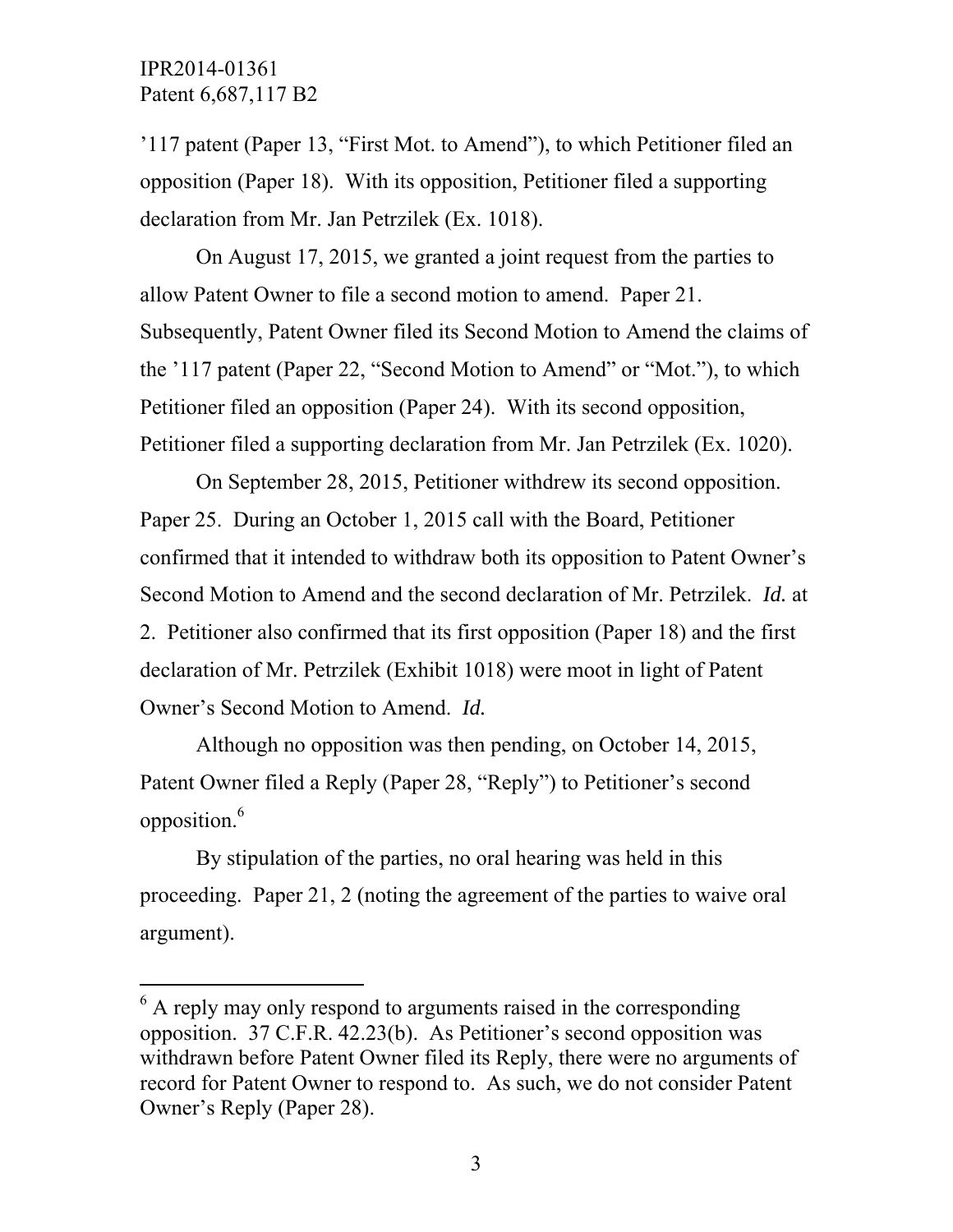We have jurisdiction under 35 U.S.C. § 6(c). This Final Written Decision is issued pursuant to 35 U.S.C. § 318(a) and 37 C.F.R. § 42.73. For the reasons that follow, we determine that Petitioner has met its burden to prove, by a preponderance of the evidence, that claims 1–43 of the '117 patent are unpatentable. We also determine that Patent Owner has not carried its burden to show that proposed substitute claims 44 and 45 are patentable.

#### *B. Related Proceeding*

U.S. Patent App. No. 14/534,357 ("the '357 application") is a reissue application of U.S. Patent App. No. 10/354,324, which issued as the '117 patent. On July 21, 2015, prosecution was suspended in the '357 application pending resolution of the current *inter partes* review proceeding. Paper 19, 2; Ex. 3002.

### *C. The '117 Patent*

 The '117 patent is directed to an electrolyte for high voltage wet tantalum or aluminum capacitors. Ex. 1001, 1:11–13. This electrolyte "preferably contains the following constituents, by weight: about 1% to about 80% de-ionized water and 0% to about 80% of an organic solvent along with about 1% to about 80% isobutyric acid and about 0.5% to about 50% of concentrated ammonium salt (28%)." *Id.* at 1:43–48. Although isobutyric acid is preferred, the '117 patent discloses that "other relatively weak organic acids of the general formula of  $c_nH_{2+n}O_2$  (where n=2 to 7) are acceptable," including "butyric acid, propionic acid, valeric acid (pentanoic acid), methylbutyric acid, trimethylacetic acid, and mixtures thereof . . . ." *Id.* at 2:7–13.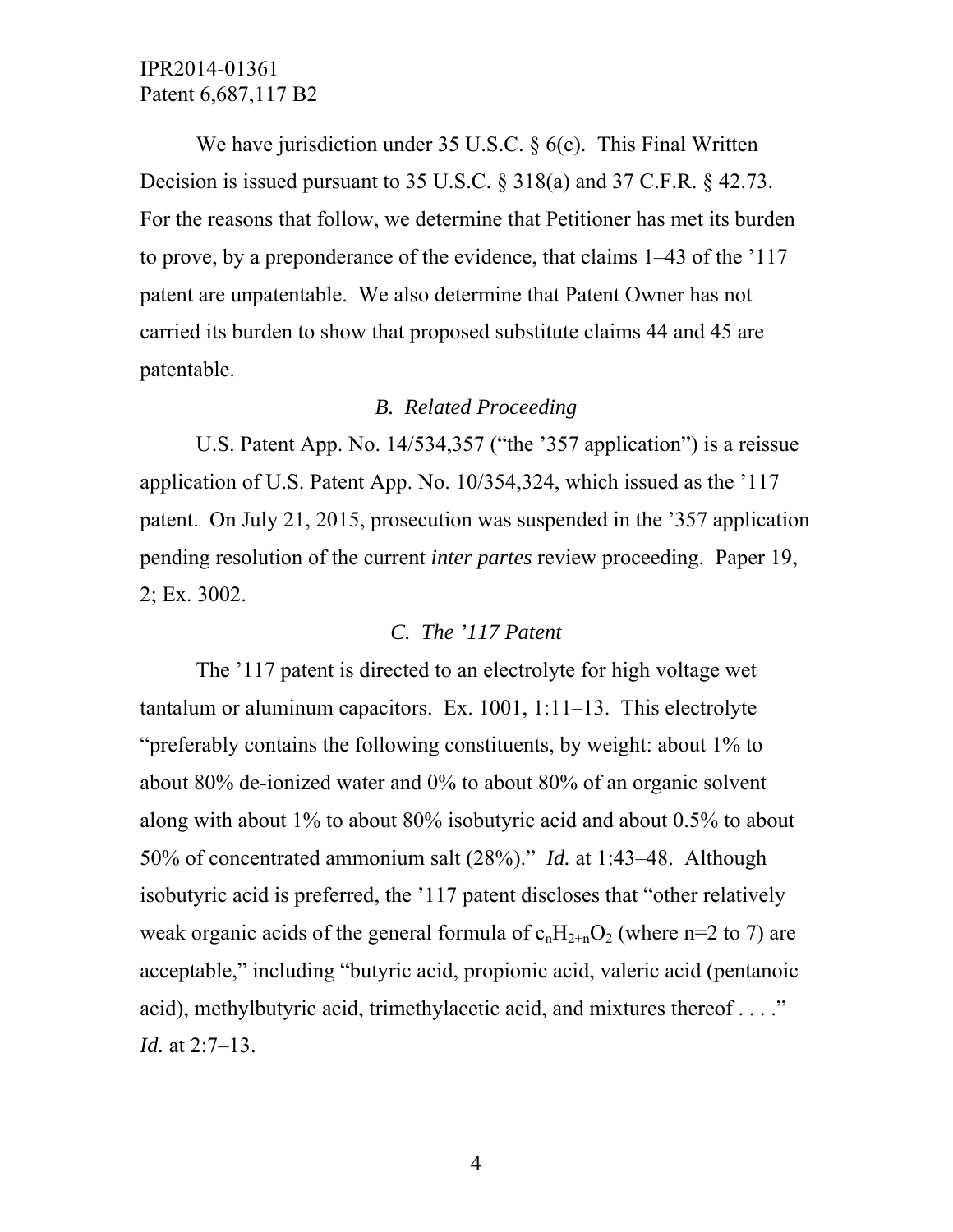The organic solvent of the '117 patent may be a glycol, such as ethylene glycol. *Id.* at 1:48–53. The ammonium salt—which "provides electrical conductivity"—may be provided via the addition of "an ammonium salt of the corresponding acid constituent," or generated in situ by combining the acid with ammonium hydroxide. *Id.* at 2:14–19.

## *D. Illustrative Claims*

In its Motion to Amend, Patent Owner moves to add proposed claims 44 and 45 as substitutes for independent claim 18. Mot. 1. Proposed claims 44 and 45 are reproduced below (underlined material indicating language added to, and brackets indicating language removed from, original claim 18):

44. A capacitor, which comprises:

a) an anode of tantalum [a valve metal];

b) an electrochemical cathode of ruthenium oxide [selected from the group consisting of a transition metal oxide, a transition metal nitride, a transition metal carbide and a transition metal carbon nitride]; and

c) an electrolyte for the anode and the cathode, the electrolyte [comprising] consisting essentially of:

i) water;

ii) an organic solvent;

iii) an organic acid; and

iv) an ammonium salt of the organic acid,

v) wherein the ammonium salt and its corresponding organic acid are ammonium isobutyrate and isobutyric acid.

45. The electrolyte of claim 44 wherein the electrolyte has: a) a conductivity in the range of 6.9 to 11.5 mS/cm, b) a pH in the range of 4.9 to 6.7, and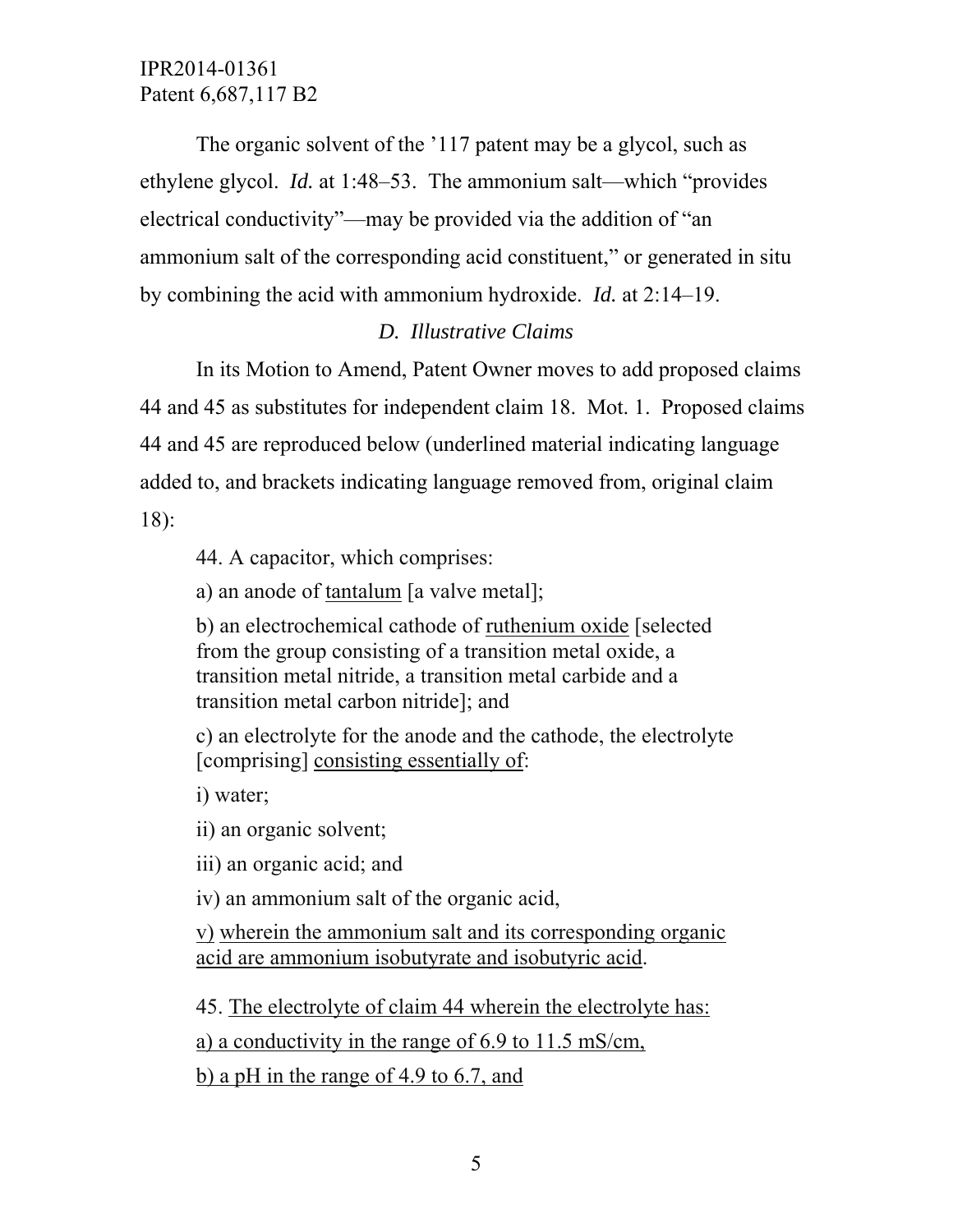c) an anode breakdown voltage in the range of 370 to 400 volts when the electrolyte is at room temperature and the breakdown voltage is measured using a tantalum anode.

Mot. 17–18.

### II. ANALYSIS

### *A. Claim Construction*

In the Petition, Petitioner proposed constructions for the claim terms: "consisting essentially of," "for an electrochemical energy storage device," "for a capacitor," "for activating a capacitor," "ammonium salt of the organic acid," "cathode," "anode," and "valve metal." Pet. 9–11. In the Preliminary Response, Patent Owner proposed a construction for the transitional phrase "consisting essentially of." Prelim. Resp. 3–4.

 In our Decision on Institution, we discussed the meaning of the transitional phrase "consisting essentially of," but otherwise found that no claim terms required express construction. Dec. on Inst. 4. In its Second Motion to Amend, Patent Owner does not dispute our interpretation of "consisting essentially of," or propose constructions for any additional claim terms.

 Upon review of Patent Owner's evidence and arguments, we conclude that no explicit constructions are required in order to resolve the issues pending before the Board.

# *B. Patentability of Original Claims 1–43*

 In our Decision on Institution, we found persuasive Petitioner's analysis of how the elements of claims 1–43 are taught by the disclosures of the asserted prior art references. Dec. on Inst. 13. In its response, Patent Owner does not dispute Petitioner's arguments or otherwise seek to establish the patentability of claims 1–43. Indeed, Patent Owner "concedes that none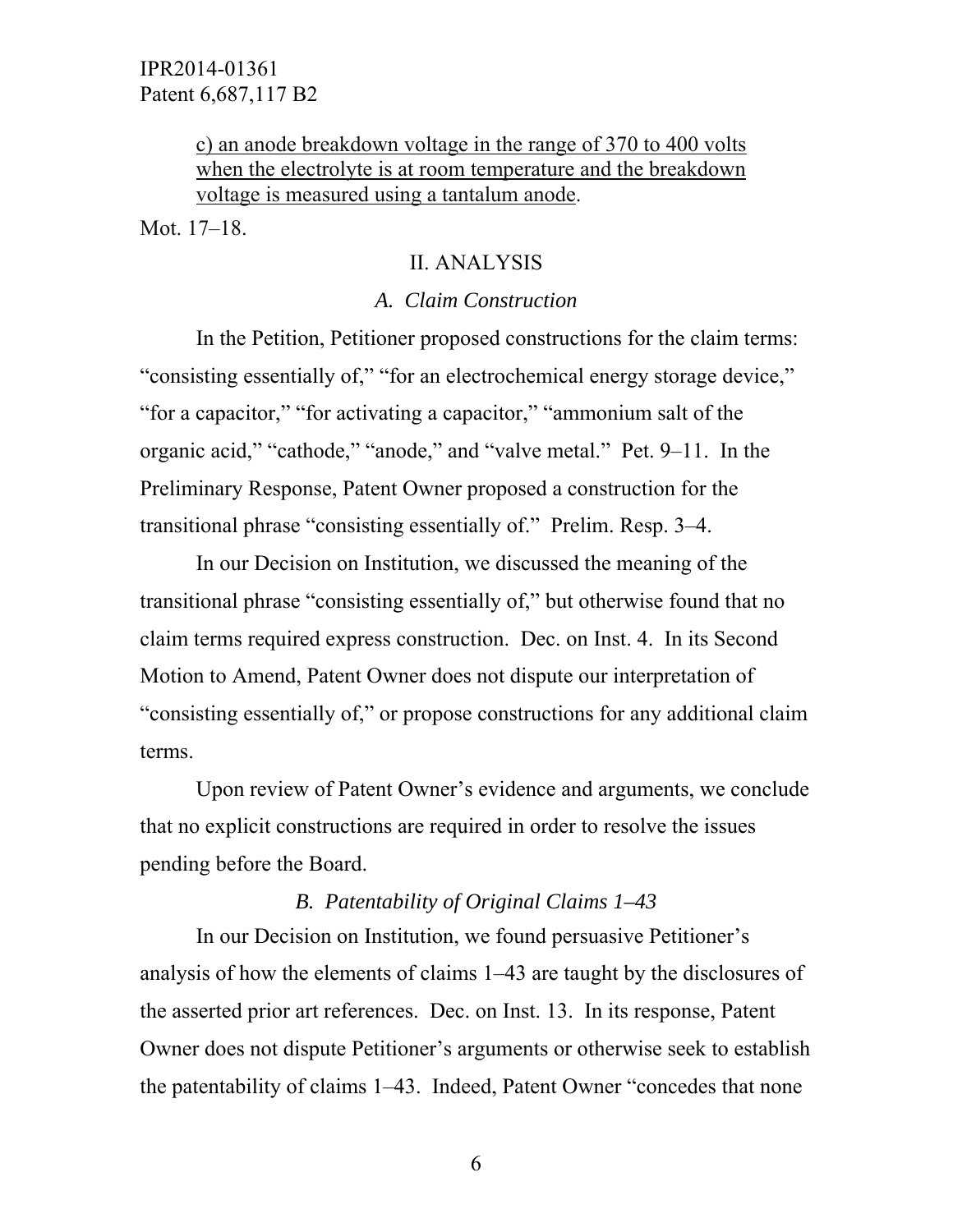of the claims of the '117 Patent is patentable over Grounds 1 to 6 raised in the Petition." PO Resp. 1.

 Given Patent Owner's concession that claims 1–43 are unpatentable, *see* 37 C.F.R. § 42.73(b), and upon review of Petitioner's arguments and supporting evidence, we conclude that Petitioner has proven by a preponderance of the evidence that claims 1–43 of the '117 patent are unpatentable under 35 U.S.C. § 103.

*C. Patentability of Proposed Substitute Claims 44 and 45* 

As the moving party, Patent Owner bears the burden of proof in establishing that it is entitled to add proposed substitute claims 44 and 45.  $37$  C.F.R.  $\&$  42.20(c). As part of this showing, Patent Owner must demonstrate (1) the amendment responds to a ground of unpatentability involved in the trial; (2) the amendment does not seek to enlarge the scope of the claims of the patent or introduce new subject matter; (3) the amendment proposes a reasonable number of substitute claims; and (4) the proposed claims are supported in the original disclosure. 37 C.F.R. § 42.121.

 Upon review of the Second Motion to Amend, we are persuaded that the requirements of 37 C.F.R. § 42.121 have been met. For example, Patent Owner seeks to add only two substitute claims, each of which serves to narrow the scope of original claim 18. Mot. 17–18. Patent Owner also identifies exemplary electrolytes disclosed in the originally-filed application that fall within the scope of proposed substitute claims 44 and 45. *Id.* at 9 (citing Ex. 1010, 33, 35–36 (disclosing an electrolyte containing ethylene glycol, water, isobutyric acid, and ammonium hydroxide (which results in an ammonium salt of the organic acid) with a pH of 4.9, a conductivity of 7.1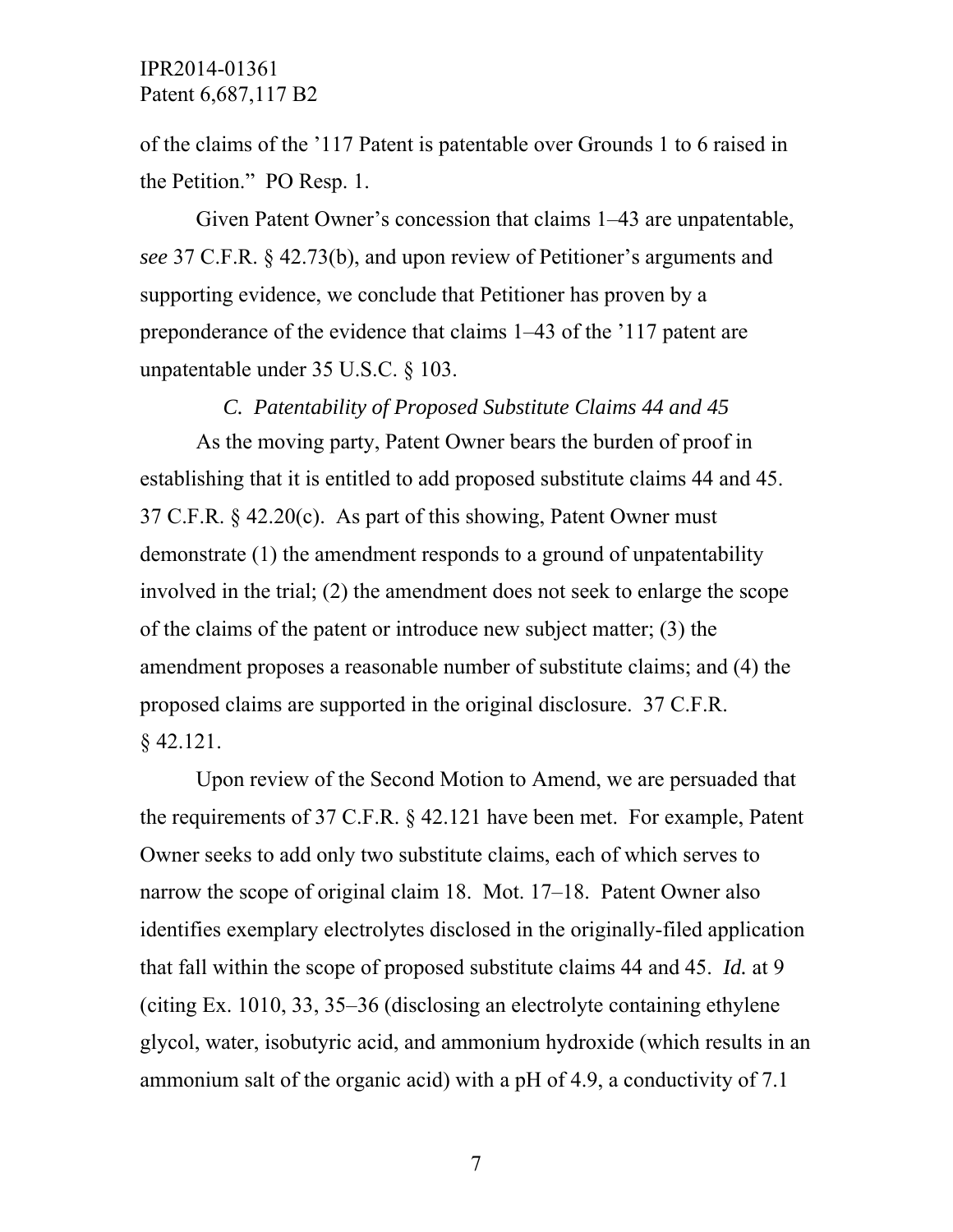mS/cm, and an anode breakdown voltage of 395 volts)). Thus, we focus on whether Patent Owner has met its burden of proof to show that proposed substitute claims 44 and 45 are patentable over the prior art of record.

# *D. Patentability of Proposed Substitute Claim 44*

 In the Second Motion to Amend, Patent Owner contends that proposed substitute claims 44 and 45 would have been patentable over the prior art of record and, in particular, Shah, Clark, and GB 466,193. Mot. 4– 8. We address this combination of references below.

#### *1. Shah*

Shah is directed to an "electrolyte solution having high conductivity and high breakdown voltage." Ex. 1002, 1:5–8. The preferred cathode of Shah is a "porous ruthenium oxide film provided on a titanium substrate" and the preferred anode is formed of tantalum. *Id.* at 2:3–11. In its preferred form, the electrolyte of Shah contains by weight: "0% to 85% deionized water, 0% to 95% ethylene glycol, 0% to 80% acetic acid, 0% to 6% phosphoric acid and 0% to 50% ammonium acetate." *Id.* at 1:44–48. The preferred pH of the electrolytes of Shah is "between about 1 to about 7." *Id.*  at 2:22–25.

 Shah discloses the use of an organic acid (acetic acid) and an ammonium salt of the organic acid (ammonium acetate), but does not disclose the use of isobutyric acid and ammonium isobutyrate, as recited in proposed substitute claim 44. Mot. 7.

#### *2. Clark*

Clark is directed to "cryohydric electrolytes having greater stability or resistance to deterioration at elevated temperatures." Ex. 1003, 1:13–16. In one embodiment of Clark, the electrolyte contains "by weight about 36 per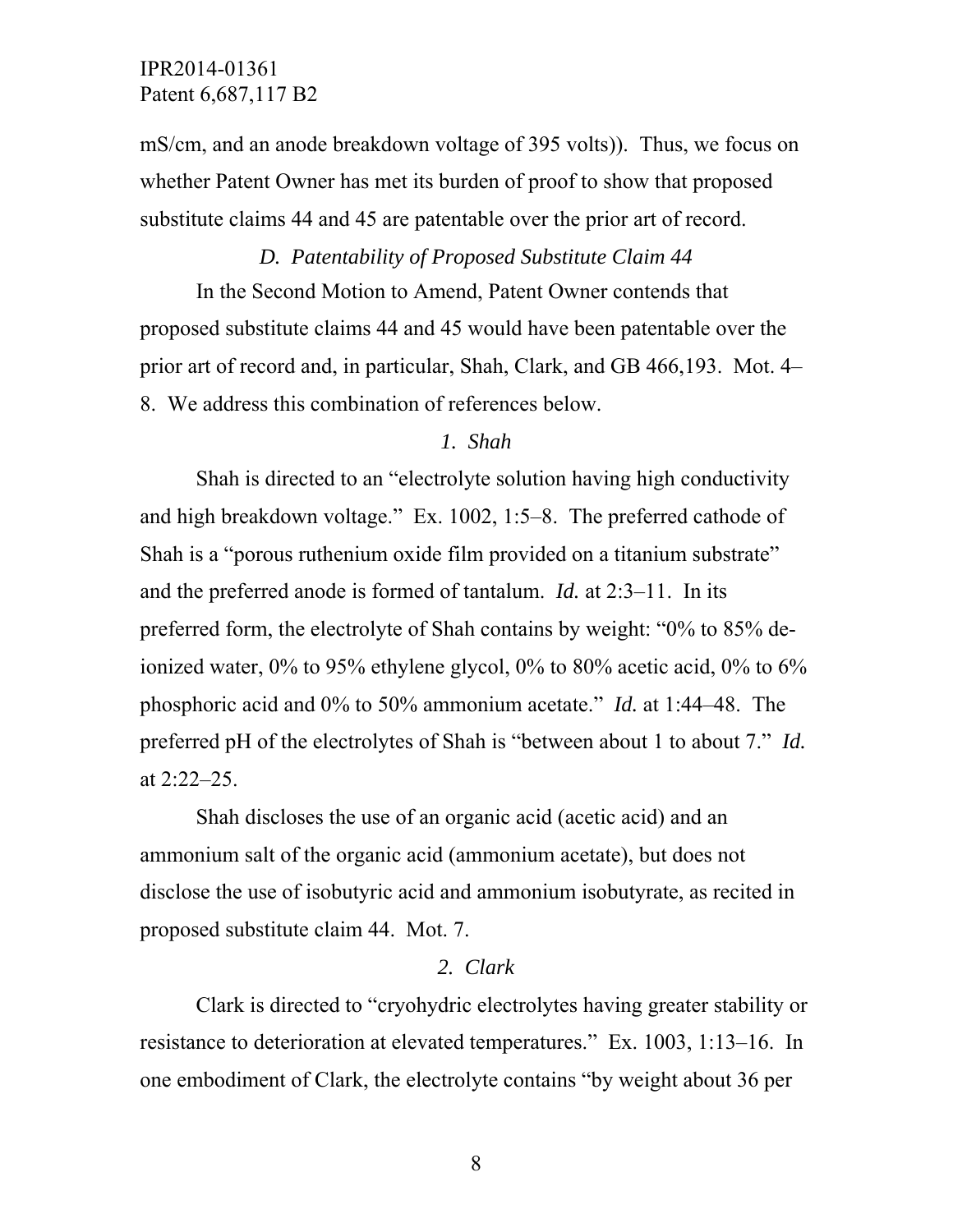$\overline{a}$ 

cent of boric acid, 32 per cent acetic acid and 32 per cent of lactic acid." *Id.*  at 2:36–38. Ammonia gas is conducted into such solution of acids, "thereby forming corresponding ammonium salts and water." *Id.* at 2:40–43.

 Clark discloses that "[i]n place of acetic acid other low molecular weight paraffin acids may be used," including propionic acid and butyric acid, which each "contain less than five carbon atoms in the molecule."<sup>7</sup> *Id.*  at 3:46–61. Clark also discloses that "[t]he proportions of the ingredients above given may be varied within wide limits, without loss of the desirable characteristics . . . ." *Id.* at 3:7–9.

### *3. GB 466,193*

 GB 466,193 discloses an improved electrolyte for use in electrolytic condenser, rectifiers, and the like. Ex. 1015, 1:10–13. This electrolyte contains an organic acid associated with a salt, preferably in the form of acetic acid. *Id.* at 1:14–22. To this electrolyte, a thickening agent or a resistance-reducing salt "may" be added. *Id.* at 1:27–32. GB 466,193 also instructs that in place of acetic acid, other organic acids of the aliphatic series may be used, including propionic, butyric, isobutyric, and lactic acids. *Id.* at 3:73–82.

### *4. Analysis*

As recited in proposed substitute claim 44, Shah discloses a capacitor with a tantalum anode, a ruthenium oxide cathode, and an electrolyte. Ex. 1002, 1:44–48, 2:7–22. The electrolyte of Shah is composed of water, an organic solvent (ethylene glycol), an organic acid (acetic acid), phosphoric

<sup>&</sup>lt;sup>7</sup> Isobutyric acid—an isomer of butyric acid—contains less than five carbon atoms in its structure and has the formula  $C_4H_8O_2$ . Ex. 3003. In its Second Motion to Amend, Patent Owner does not dispute that isobutyric acid is a "low molecular weight paraffin acid."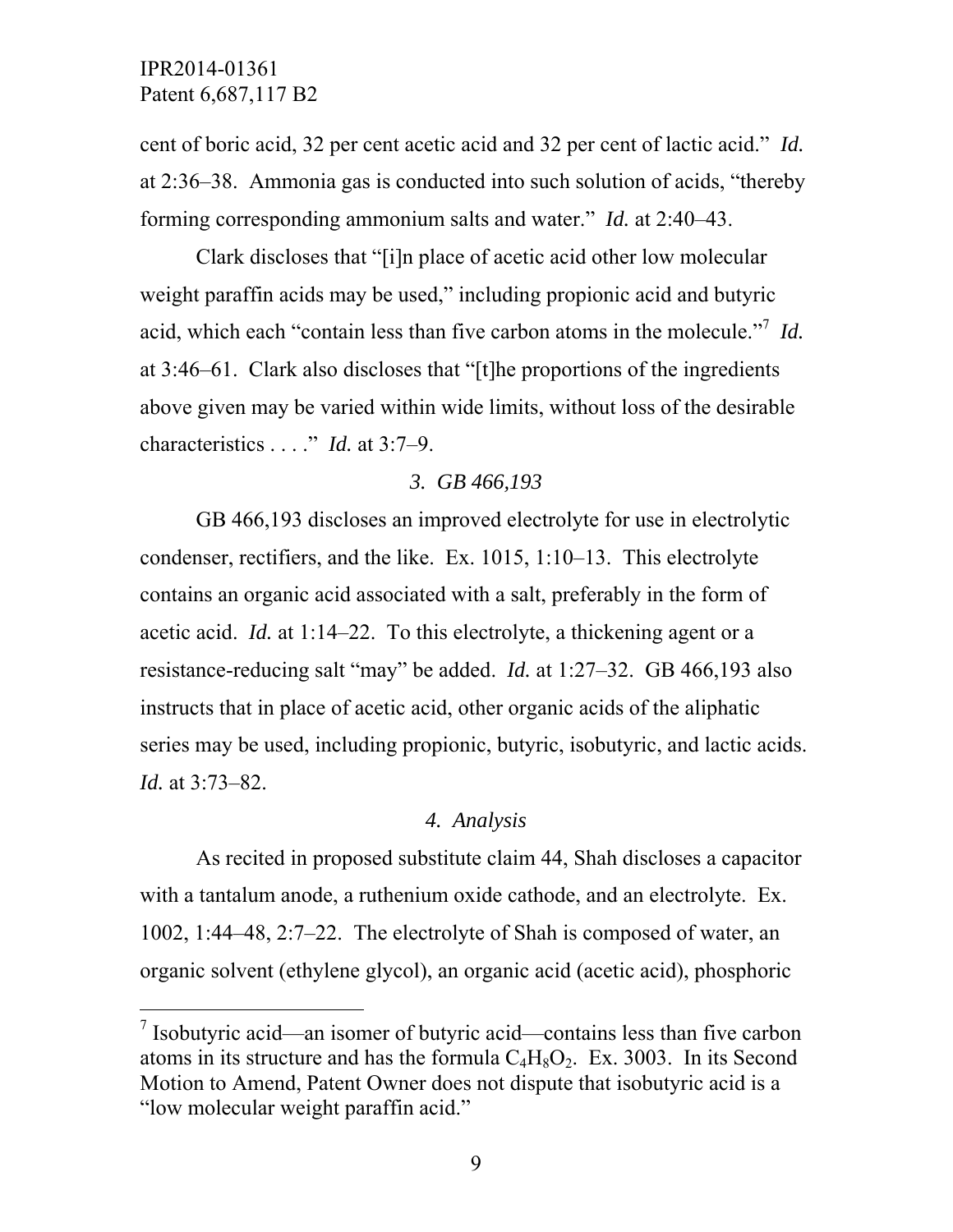$\overline{a}$ 

acid,<sup>8</sup> and ammonium acetate (ammonium salt of acetic acid). *Id.* at 1:44–50 (noting that ethylene glycol is used as a solvent); 3:15–24 (Table 1). Thus, Shah discloses every limitation of proposed claim 44, except the use of isobutyric acid and its corresponding ammonium salt. Mot. 5.

 Clark, however, discloses successfully substituting acetic acid in an electrolyte solution with "other low molecular weight paraffin acids," including butyric, propionic, and lactic acids, as well as forming corresponding ammonium salts of these organic acids. Ex. 1003, 2:40–46, 3:46–61. Likewise, GB 466,193 broadly discloses that acetic acid may be replaced in an electrolyte solution with organic acids of the aliphatic series, including butyric acid and isobutyric acid. Ex. 1015, 3:73–79.

 In its Second Motion to Amend, Patent Owner does not point to any persuasive evidence to support or explain why a person of ordinary skill in the art would not have considered isobutyric acid, as implied in Clark and expressly identified in GB 466,193, to be a suitable substitute for acetic acid in the electrolyte of Shah. Indeed, similar to the disclosures of Clark and GB 466,193, the '117 patent discloses that "other relatively weak organic acids of the general formula  $c_nH_{2+n}O_2$  (where n=2 to 7) are acceptable.<sup>"9</sup> Thus, we are not persuaded that Shah, Clark, and GB 466,193 fail to teach or suggest every limitation of proposed substitute claim 44.

<sup>8</sup> In its Second Motion to Amend, Patent Owner does not present any evidence to show that phosphoric acid would materially affect the properties of the electrolytes of the '117 patent. *See* Dec. on Inst. 6. <sup>9</sup> We note that the " $H_{2+n}$ " portion of this equation appears to be a

typographical error, that was intended to read " $H_{2^n}$ ". Otherwise, the exemplary organic acids described in the '117 patent would not fall within the scope of the equation as a whole.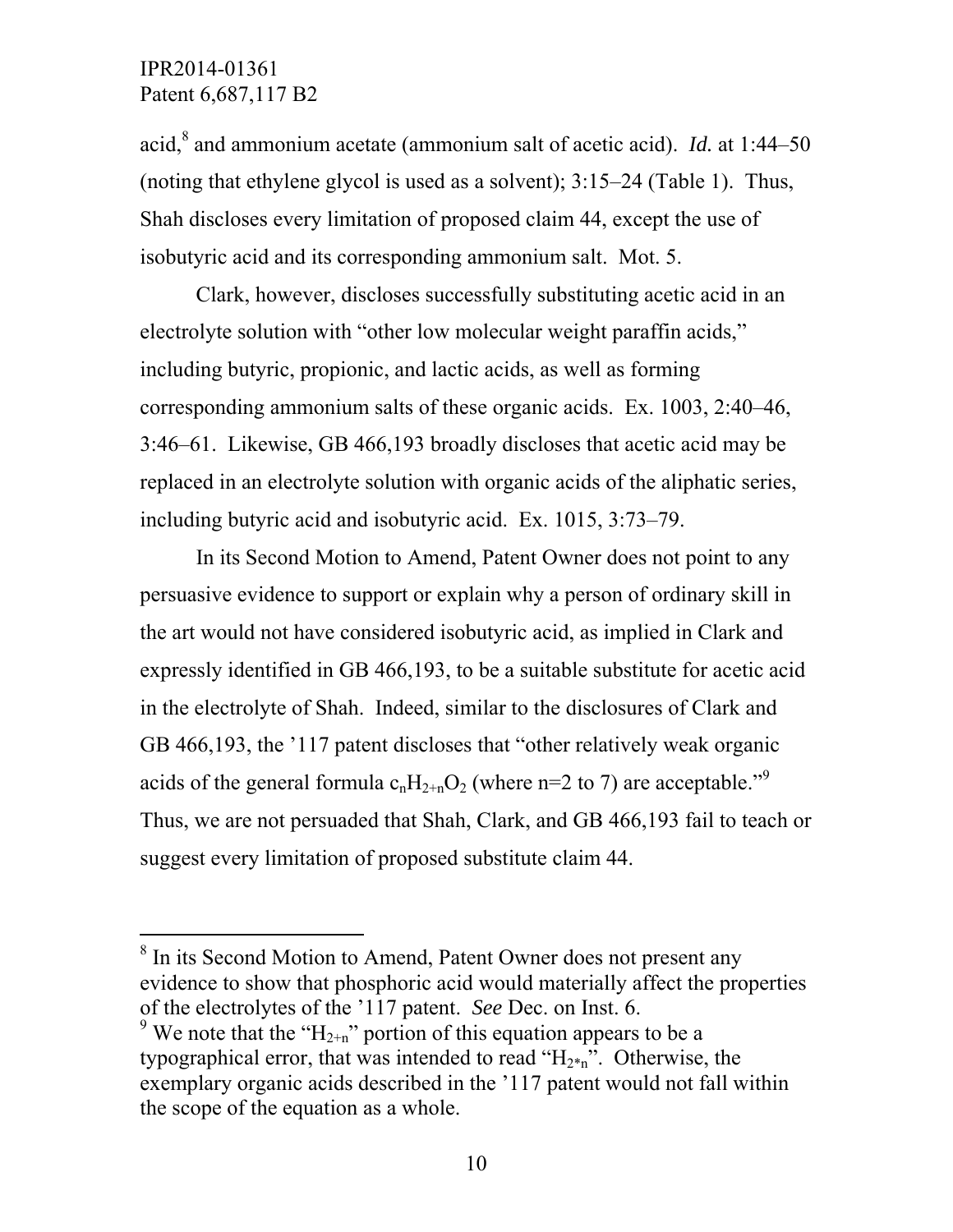With respect to the reason to combine these references, however, Patent Owner contends that the transitional phrase "consisting essentially of" in proposed substitute claim 44 precludes the combination of Shah with Clark and GB 466,193. Mot. 6. Specifically, Patent Owner contends that each of the electrolytes disclosed in Clark contains boric acid in "significant quantities," and the addition of this constituent would have a "material affect on the claimed electrolyte." Mot. 5–6; *see PPG Indus. v. Guardian Indus. Corp.*, 156 F.3d 1351, 1354 (Fed. Cir. 1998) ("By using the term 'consisting essentially of,' the drafter signals that the invention necessarily includes the listed ingredients and is open to unlisted ingredients that do not materially affect the basic and novel properties of the invention."). Likewise, Patent Owner contends that the disclosed electrolyte of GB 466,193 was designed to operate with a thickening agent and a resistance-reducing salt that would clearly have a material effect on the electrolyte of proposed substitute claim 44. *Id.* at 8. As such, Patent Owner contends that proposed substitute claim 44 would not have been obvious over the combination of Shah, Clark, and GB 466,193. *Id.* at 6, 8.

 Although we agree with Patent Owner that the transitional phrase "consisting essentially of" prohibits the inclusion of constituents that would "materially affect the basic and novel properties of the invention," Patent Owner has not explained persuasively why the combination of Shah, Clark, and GB 466,193 requires the addition of either boric acid, a thickening agent, or a resistivity modifying salt in the electrolyte of Shah. *See* Pet. 20– 21. Patent Owner also fails to explain persuasively why Clark and GB 466,193 do not evidence that one of ordinary skill in the art would have understood that the acetic acid in Shah's electrolyte could be substituted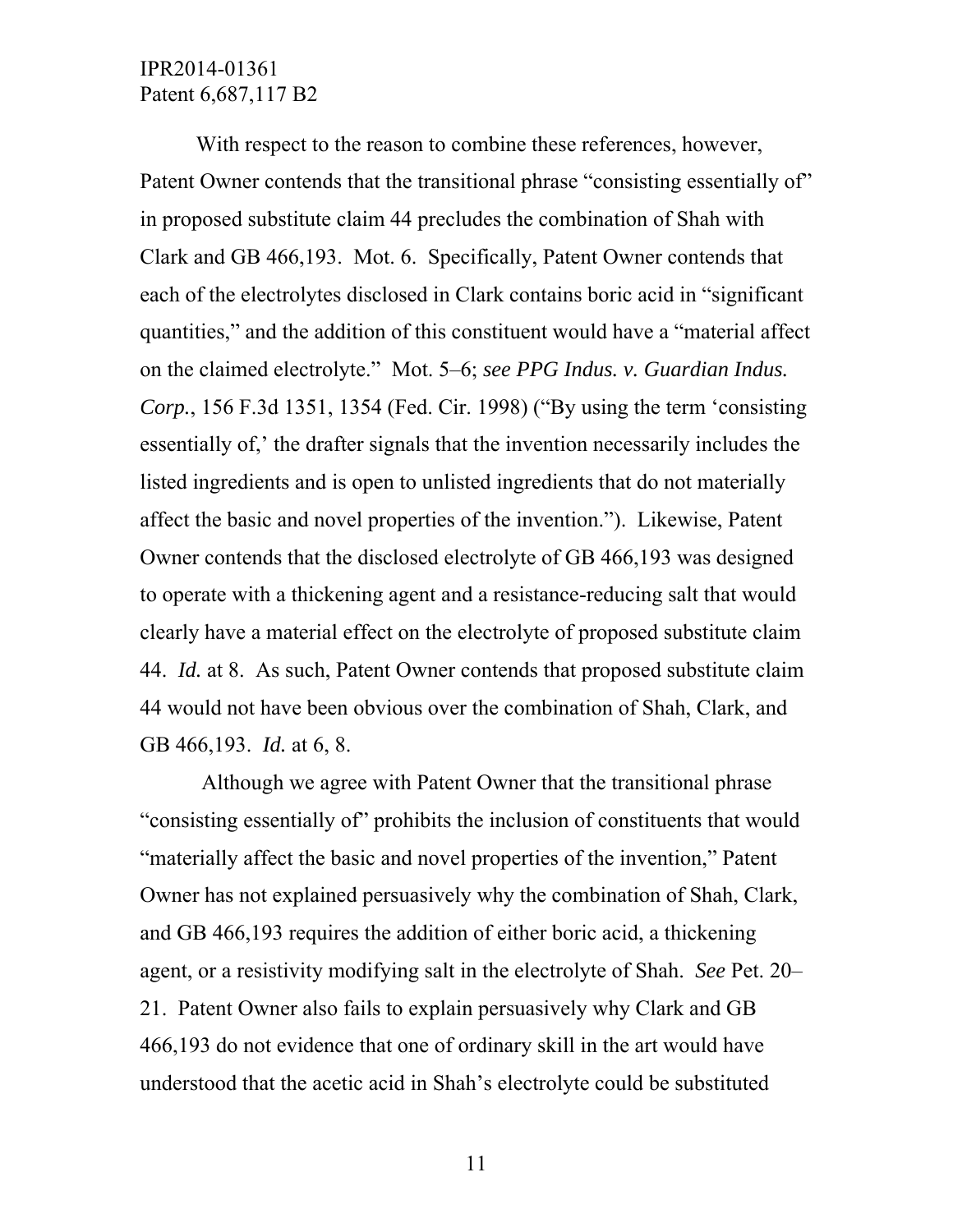successfully with isobutyric acid to provide an electrolyte containing isobutyric acid and ammonium isobutyrate. *See* Pet. 21 (citing Ex. 1003, 3:46–48, 3:55–61); *see also KSR Int'l Co*. *v. Teleflex, Inc.*, 550 U.S. 398, 416 (2007) ("[W]hen a patent claims a structure already known in the prior art that is altered by the mere substitution of one element for another known in the field, the combination must do more than yield a predictable result."). Thus, we are not persuaded by Patent Owner's argument.

 Moreover, even if boric acid, or a thickening agent and a resistivityreducing salt were required in the combination of Shah, Clark, and GB 466,193, at this stage of the proceeding Patent Owner bears the burden of demonstrating that these constituents would have a material effect on the basic and novel properties of the claimed electrolytes. *See* 37 C.F.R. § 42.20(c) ("The moving party has the burden of proof to establish that it is entitled to the requested relief."). In its first and second motions to amend Patent Owner does not point to persuasive evidence or argument to show that the addition of allegedly significant quantities of ammonium borate, as disclosed in Clark, or a thickening agent and resistivity-reducing salt, as disclosed in GB 466,193, would have a material effect on the "basic and novel" properties of the invention set forth in proposed substitute claim 44. For example, Patent Owner simply concludes without analysis or supporting testimony that because Clark contains "significant" or "material" levels of boric acid, the addition of this compound would "material[ly] affect" the properties of the electrolyte of proposed substitute claim 44. Mot. 6. Similarly, with respect to the thickening agent and resistivity-reducing salt of GB 466,193, Patent Owner summarily concludes that GB 466,193 "clearly intends for the thickening agent and resistivity modifying salt to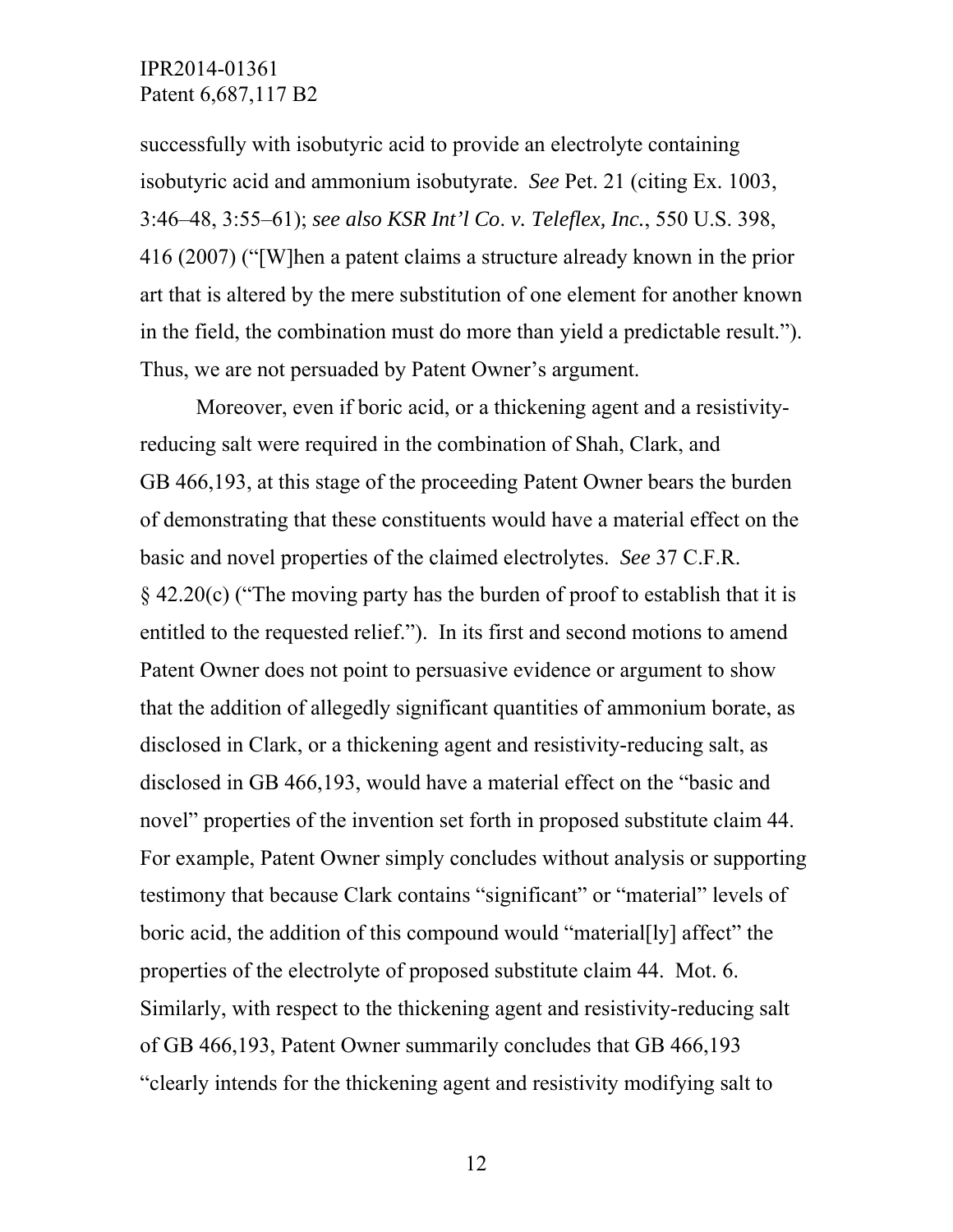have a material affect on their prior art electrolyte." *Id.* at 8. Such conclusory statements are not sufficient to carry Patent Owner's burden to show that the boric acid of Clark or the thickening agent and resistivityreducing salt of GB 466,193 would in fact "materially affect the basic and novel properties" of the electrolyte of proposed substitute claim 44. *See PPG*, 156 F.3d at 1354.

 Patent Owner also directs our attention to the Board's prior institution decision in IPR2015-00101, which Patent Owner contends supports its assertion that the transitional phrase "consisting essentially of" precludes the combination of Shah, Clark, and GB 466,193. Mot. 2–4. The institution decision in IPR2015-00101, however, is distinguishable from the present case. In contrast to the combination of references proposed by the petitioner in IPR2015-00101, which required the selection of individual components and the exclusion of other components from different examples in a prior art reference to arrive at a base electrolyte prior to substitution, here there is no need to combine elements from different examples in Shah to arrive at the base electrolyte prior to substitution of acetic acid with isobutyric acid. *See*  IPR2015-00101, Paper 9, 13–14.

 Accordingly, we are not persuaded that Patent Owner has carried its burden to demonstrate that proposed substitute claim 44 is patentable over the prior art of record.

### *E. Patentability of Proposed Substitute Claim 45*

 Proposed substitute claim 45 recites specific conductivity, pH, and anode breakdown voltage ranges for the electrolyte of claim 44:

45. The electrolyte of claim 44 wherein the electrolyte has: a) a conductivity in the range of 6.9 to 11.5 mS/cm,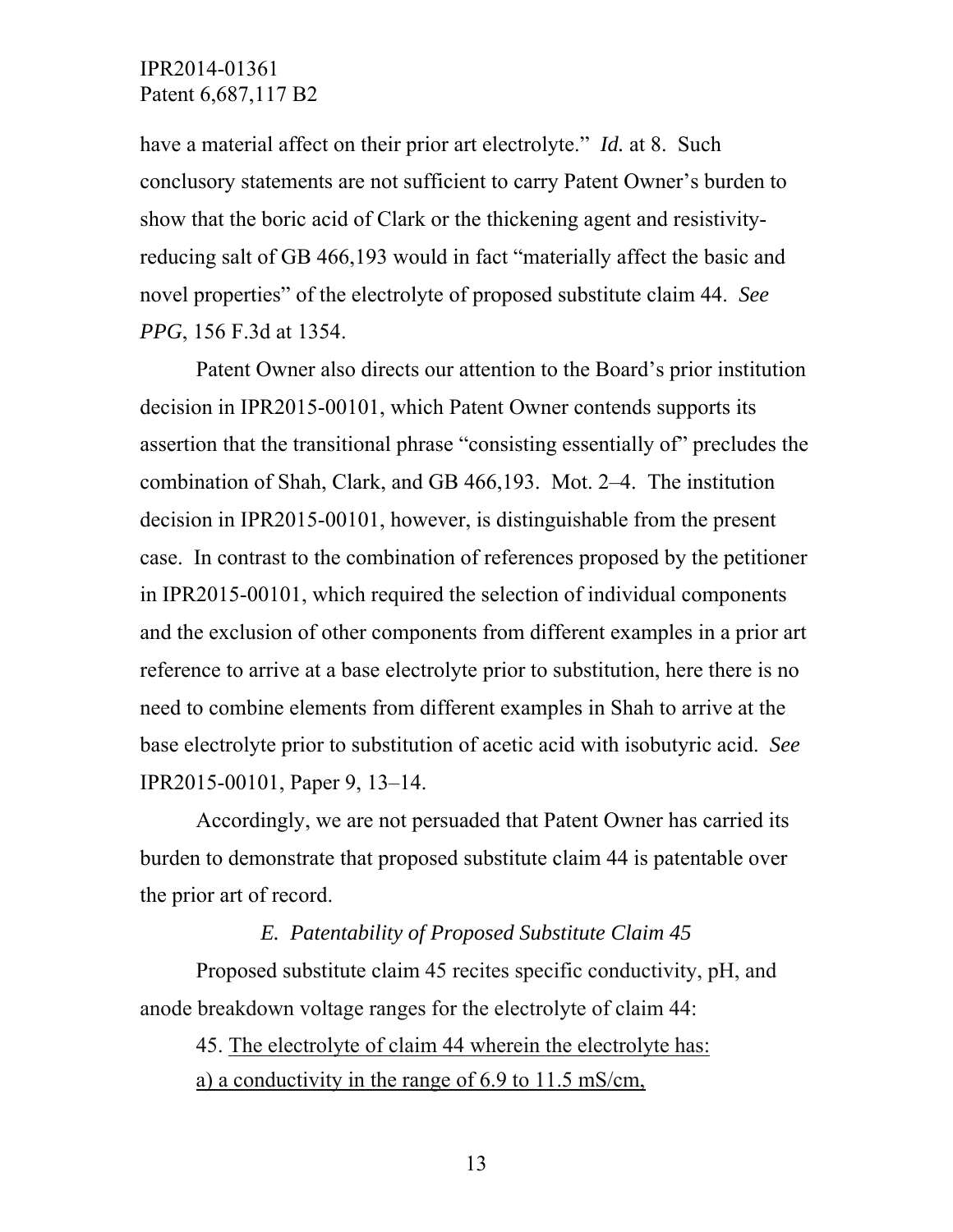b) a pH in the range of 4.9 to 6.7, and

c) an anode breakdown voltage in the range of 370 to 400 volts when the electrolyte is at room temperature and the breakdown voltage is measured using a tantalum anode.

#### Mot. 17–18.

 In its Second Motion to Amend, Patent Owner does not provide specific arguments to explain why proposed substitute claim 45 would have been patentable over the prior art, relying instead on its arguments with respect to the transitional phrase "consisting essentially of" in proposed claim 44. Mot. 12 ("This combination has been thoroughly discussed above and is believed to be rendered untenable by use of the transitional phrase 'consisting essentially of' in claim 44."). For the reasons set forth above, we are not persuaded that the transitional phrase "consisting essentially of" in proposed substitute claim 44 prohibits or teaches away from the combination of Shah, Clark, and GB 466,193. Thus, we are not persuaded that Patent Owner has carried its burden to demonstrate that proposed claim 45 is patentable.

 Patent Owner does present arguments regarding the ranges set forth in proposed substitute claim 45 in its First Motion to Amend, albeit in the context of a different set of proposed substitute claims. This First Motion to Amend, however, was replaced by Patent Owner's Second Motion to Amend. Regardless, even if we were to consider the First Motion to Amend, for the reasons set forth below, we would still not be persuaded that proposed substitute claim 45 is patentable over the prior art of record.

 In its First Motion to Amend, Patent Owner compares the constituents, conductivity, and anode breakdown voltages for "electrolyte 1"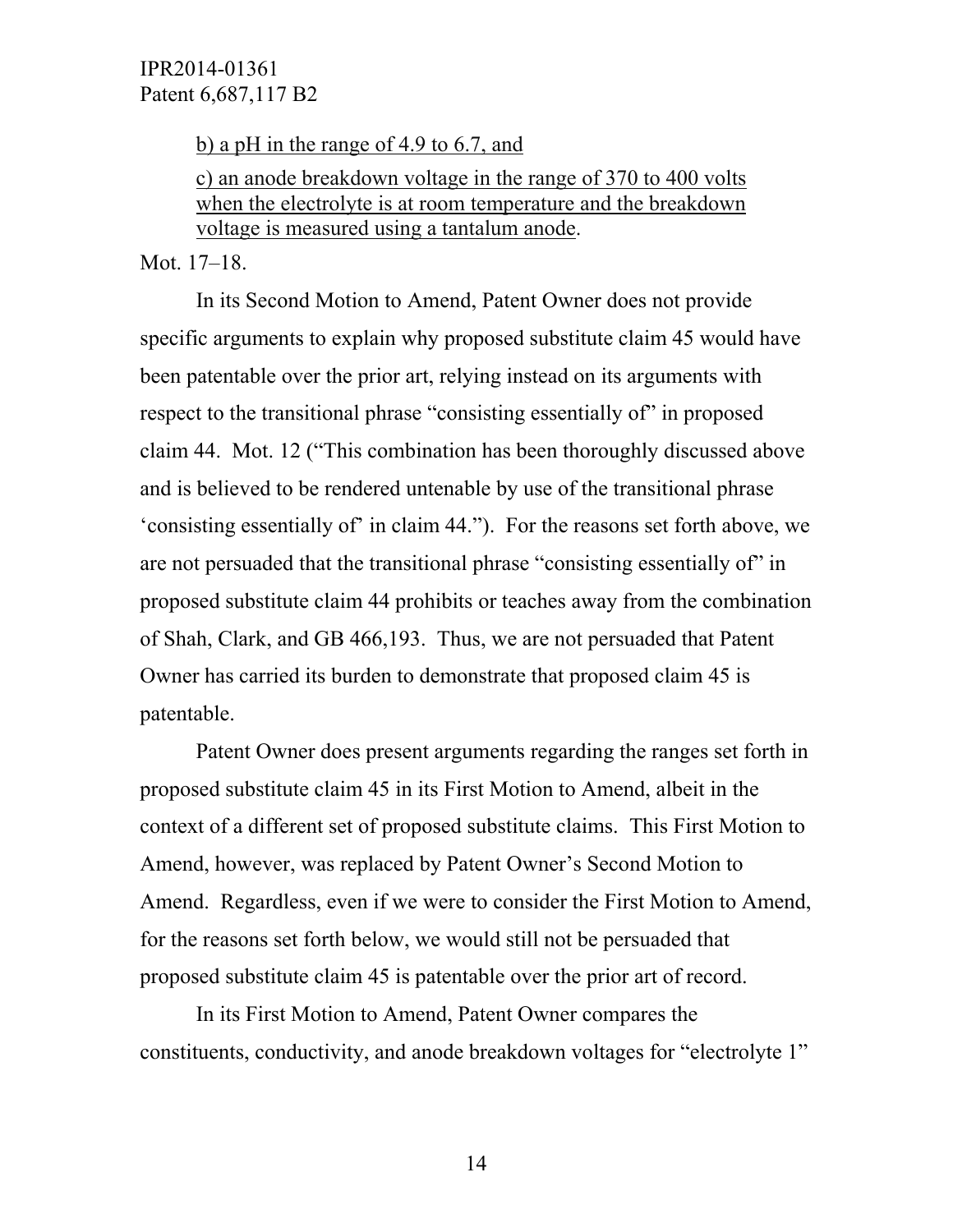-

of Shah and "electrolyte 2" of the '117 patent. First Mot. to Amend 7–9. As part of this analysis, Patent Owner provides Table 3, reproduced below:

#### Table 3

| pН                             | 4.89                                            | 4.9                                     |
|--------------------------------|-------------------------------------------------|-----------------------------------------|
|                                | <b>Electrolyte 1</b><br><b>Shah Publication</b> | <b>Electrolyte 2</b><br>The '117 Patent |
| water                          | 49.41                                           | 52.88                                   |
| ethylene glycol                | 19.45                                           | 39.17                                   |
| ammonium constituent           | 15.55                                           | 1.5                                     |
| phosphoric acid                | 0.31                                            | 0.06                                    |
| carboxyl acid                  | 15.28                                           |                                         |
| <b>Conductivity (mS/cm)</b>    | 47.5                                            | 7.1                                     |
| <b>Anode Breakdown (Volts)</b> | 245                                             | 395                                     |

#### Shah vs. The '117 PATENT

*Id.* at 9. As shown in Table 3, at a pH of roughly 4.9, electrolyte 1 of Shah exhibits an anode breakdown voltage of 245V, whereas electrolyte 2 of the '117 patent exhibits an anode breakdown voltage of 395V. *Id.* at 6–10. Patent Owner "submits that the difference of 150 V in anode breakdown voltage" between these two electrolytes, "both of which have almost identical pH ~4.9, is nonobvious and patentably significant." *Id.* at 10–11. In particular, Patent Owner contends that the disclosed results are contrary to the teaching of Evans,  $^{10}$  which discloses that anode breakdown voltage is independent of electrolyte composition. *Id.*

 To evaluate Patent Owner's argument, a review of Evans is required. Evans discloses the design of "Hybrid capacitors" and, in particular, the design of "a tantalum Hybrid capacitor with a 170 V working voltage." Ex. 2004, Abstract. According to Evans, "[t]he breakdown voltage of the

<sup>10</sup> David A. Evans, *A 170 Volt Tantalum Hybrid Capacitor – Engineering Considerations*, SEVENTH INTERNATIONAL SEMINAR ON DOUBLE LAYER CAPACITORS AND SIMILAR ENERGY STORAGE DEVICES (Dec. 8–10, 1997).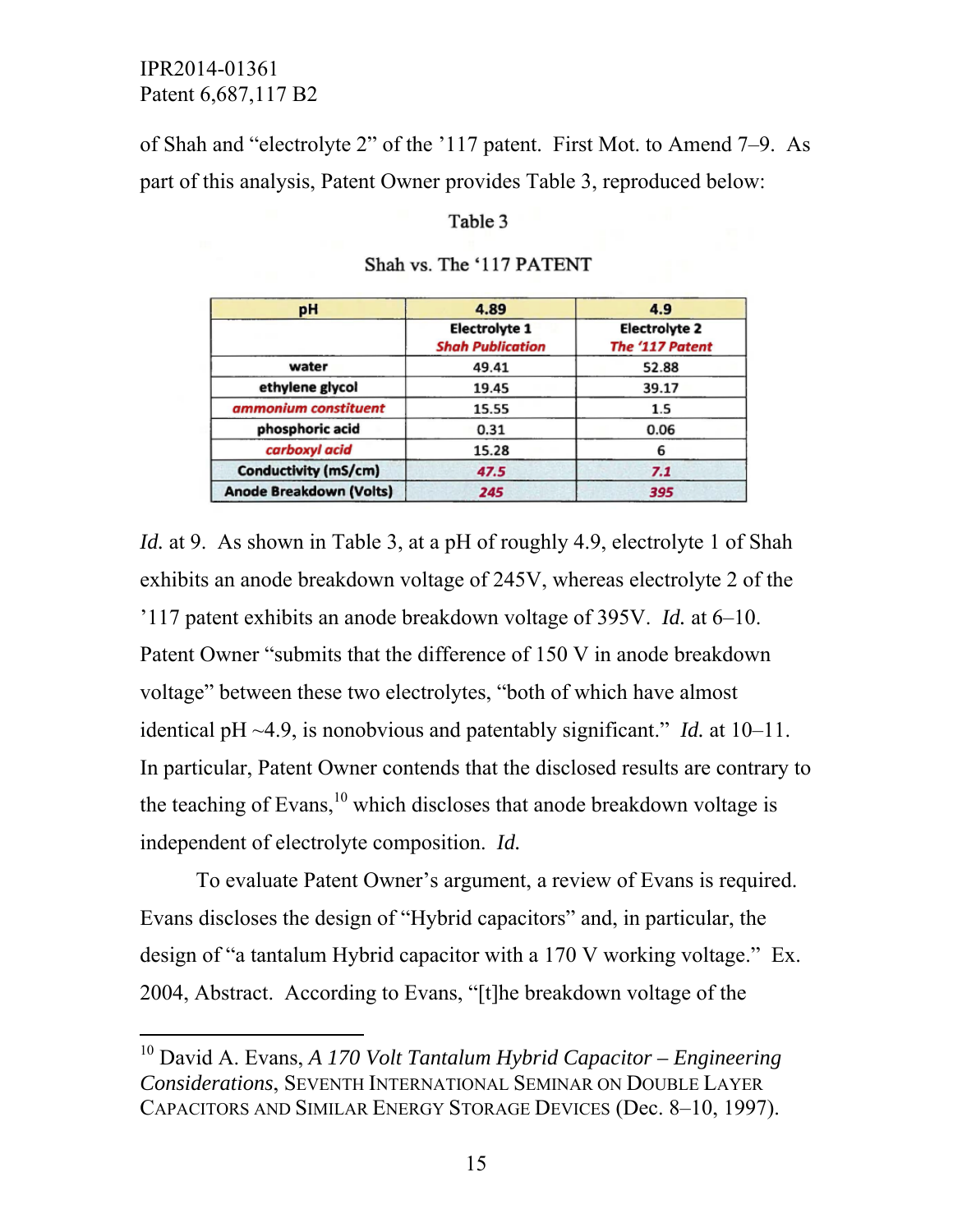dielectric follows a semilogarithmic relationship with electrolyte resistivity, and is independent of dielectric thickness, formation voltage, electrolyte composition, or temperature." *Id.* at 3. Figure 4 of Evans, reproduced below, shows this relationship for tantalum anodes:



Figure 4. Breakdown voitage vs. Log electrolyte resistivity for Ta,O, dielectric in various aquaous and non-aqueous electrolytas."

*Id.* at 3. Using Figure 4, Evans discloses that an anode breakdown voltage of 213 volts can be achieved by providing an electrolyte with a resistivity of 8 Ω·cm, or a conductivity of 125 mS. *Id.* 

 As shown in Table 3 above, the ammonium constituent in electrolyte 1 of Shah is ten times higher than electrolyte 2 of the '117 patent, and the resulting conductivity (47.5 mS/cm) is 6.7 times higher than that of electrolyte 2 of the '117 patent (7.1 mS/cm). First Mot. to Amend 9 (Table 3); Ex. 1001, 2:14–16 (confirming that the ammonium salt "provides electrical conductivity" in the electrolyte). Given the disclosure of Evans that anode breakdown voltage decreases with increasing conductivity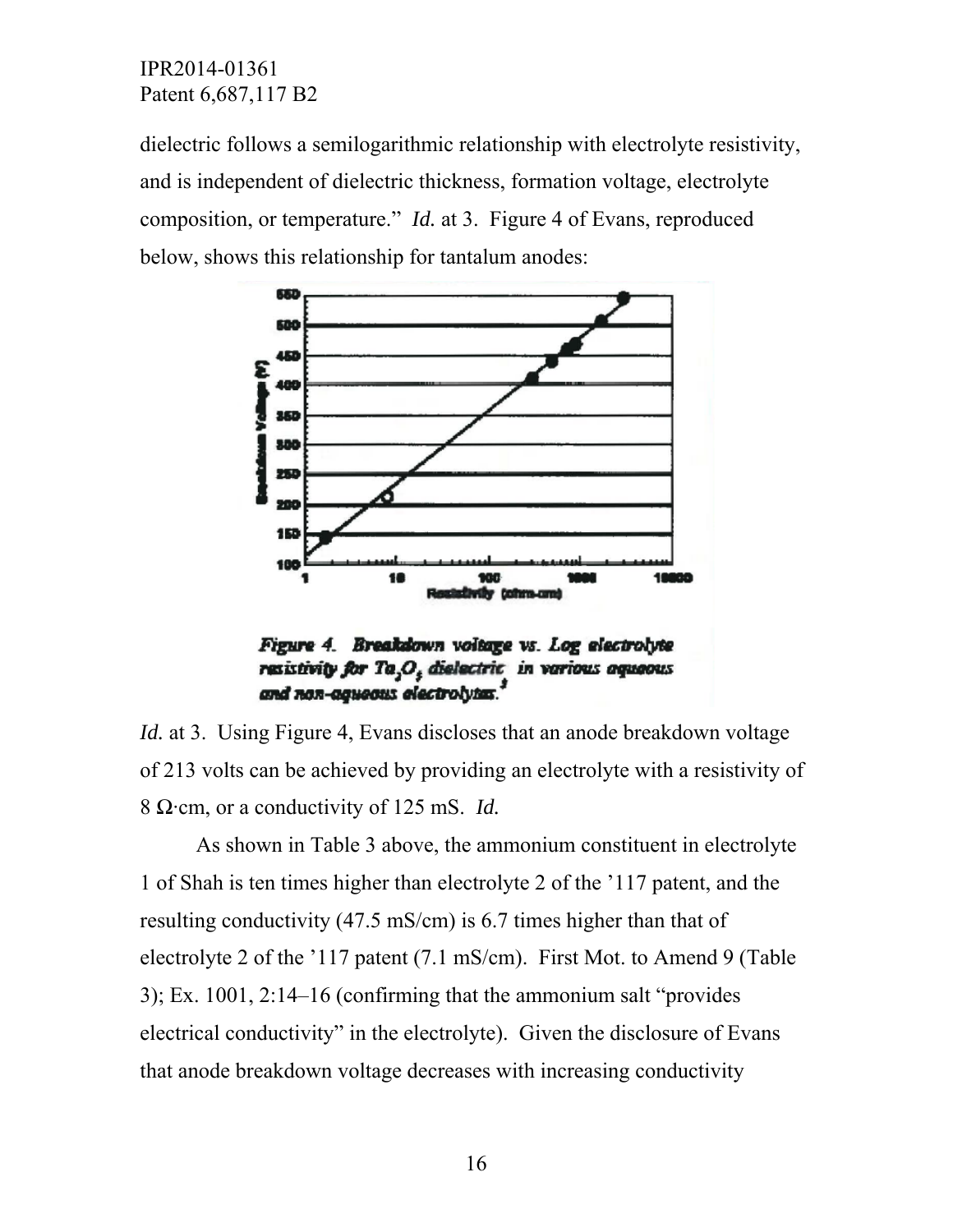(conductivity being the inverse of resistivity), Patent Owner does not explain persuasively why the 150 volt difference in anode breakdown voltage between electrolyte 1 of Shah and electrolyte 2 of the '117 patent is "contrary to" the teachings of Evans. First Mot. to Amend 9 (Table 3),11; Ex. 2004, 3 (Figure 4). Nor does Patent Owner explain why a person of ordinary skill in the art could not use the disclosure of Evans to modify the resistivity of the electrolyte of Shah, Clark, and GB 466,193 to obtain an anode breakdown voltage within the 370 to 400 volt range of proposed substitute claim 45. Thus, we are not persuaded that the 150 volt difference between electrolyte 1 of Shah and electrolyte 2 of the '117 patent is nonobvious or surprising.

 Patent Owner also contends that if acetic acid was equivalent to isobutyric acid, such that it could be replaced interchangeably, "a substantially similar anode breakdown voltage would have been achieved in both Shah's electrolyte and the '117 Patent electrolyte, both of which have almost identical pH~4.9." First Mot. to Amend 11. We note, however, that, as set forth in Table 3 above, electrolyte 1 of Shah has a conductivity that is 6.7 times higher than electrolyte 2 of the '117 patent, as well as ten times the ammonium constituent, two and a half times the acid constituent, half the ethylene glycol, and five times the phosphoric acid as compared to electrolyte 2 of the '117 patent. In view of the wide difference in constituents and resulting conductivity levels between the two electrolytes, and in view of the teaching of Evans that anode breakdown voltage depends on the resistivity of the electrolyte, Patent Owner provides insufficient argument or evidence to explain why one of ordinary skill in the art would expect that "[i]f acetic acid were equivalent to isobutyric acid . . . a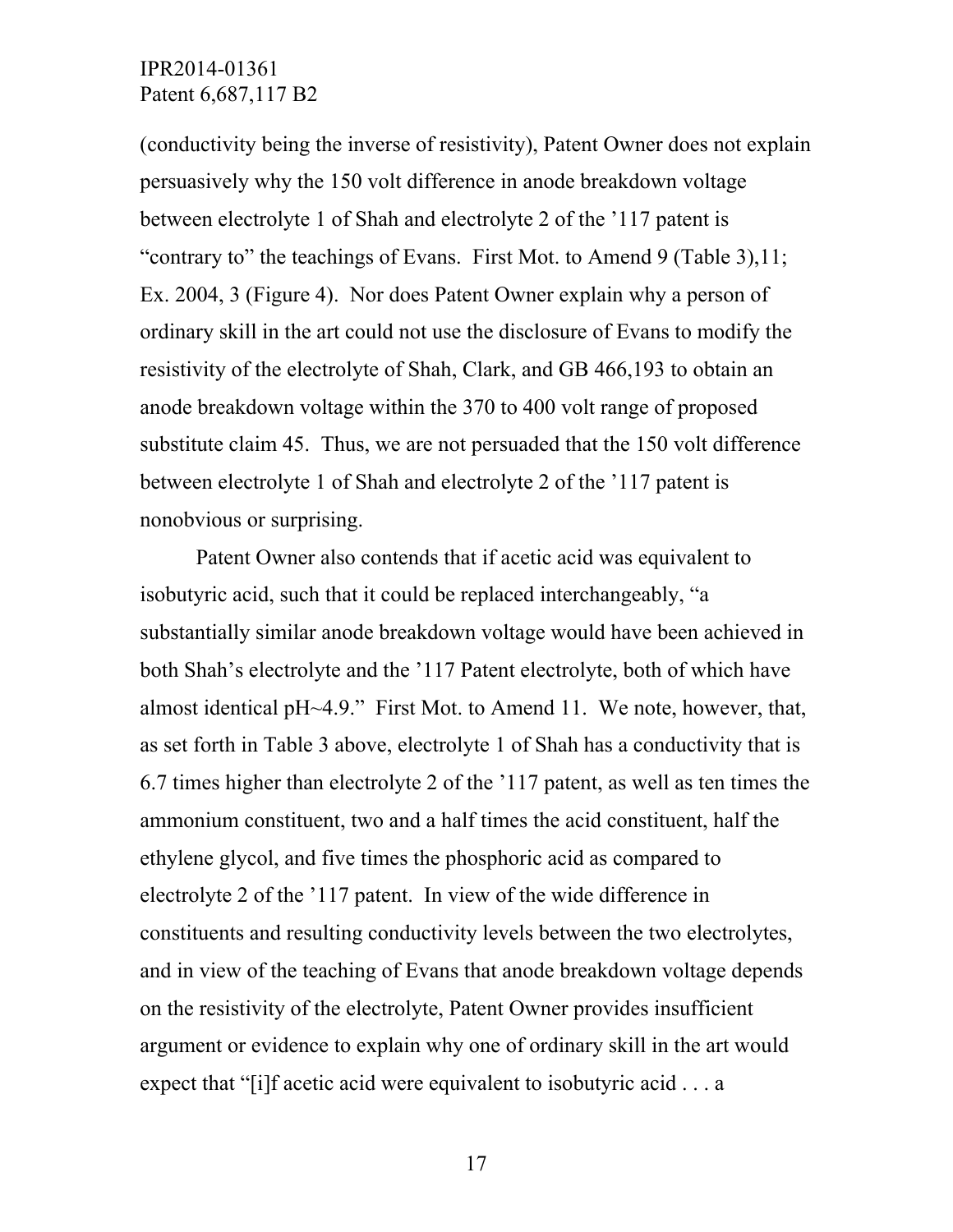substantially similar anode breakdown voltage would have been achieved in both Shah's electrolyte and the '117 patent electrolyte . . . ." First Mot. to Amend 11.

 Accordingly, even if arguments made in the First Motion to Amend were considered, we would still not be persuaded that proposed substitute claim 45 is patentable over the prior art. Thus, we are not persuaded that Patent Owner has carried its burden to demonstrate, by a preponderance of the evidence, that proposed substitute claim 45 is patentable over the prior art of record.

### III. CONCLUSION

 We conclude that Petitioner has demonstrated, by a preponderance of the evidence, that claims 1–43 of the '117 patent are unpatentable under 35 U.S.C. § 103. In addition, we conclude that Patent Owner has not demonstrated, by a preponderance of the evidence, that proposed substitute claims 44 and 45 are patentable over the prior art of record. Accordingly, Patent Owner's Second Motion to Amend is *denied*.

#### IV. ORDER

In consideration of the foregoing, it is

 ORDERED that claims 1–43 of U.S. Patent No. 6,687,117 B2 are *unpatentable*;

 FURTHER ORDERED that Patent Owner's Second Motion to Amend is *denied* with respect to proposed substitute claims 44 and 45; and

 FURTHER ORDERED that because this is a final decision, parties to the proceeding seeking judicial review of the decision must comply with the notice and service requirements of 37 C.F.R. § 90.2.